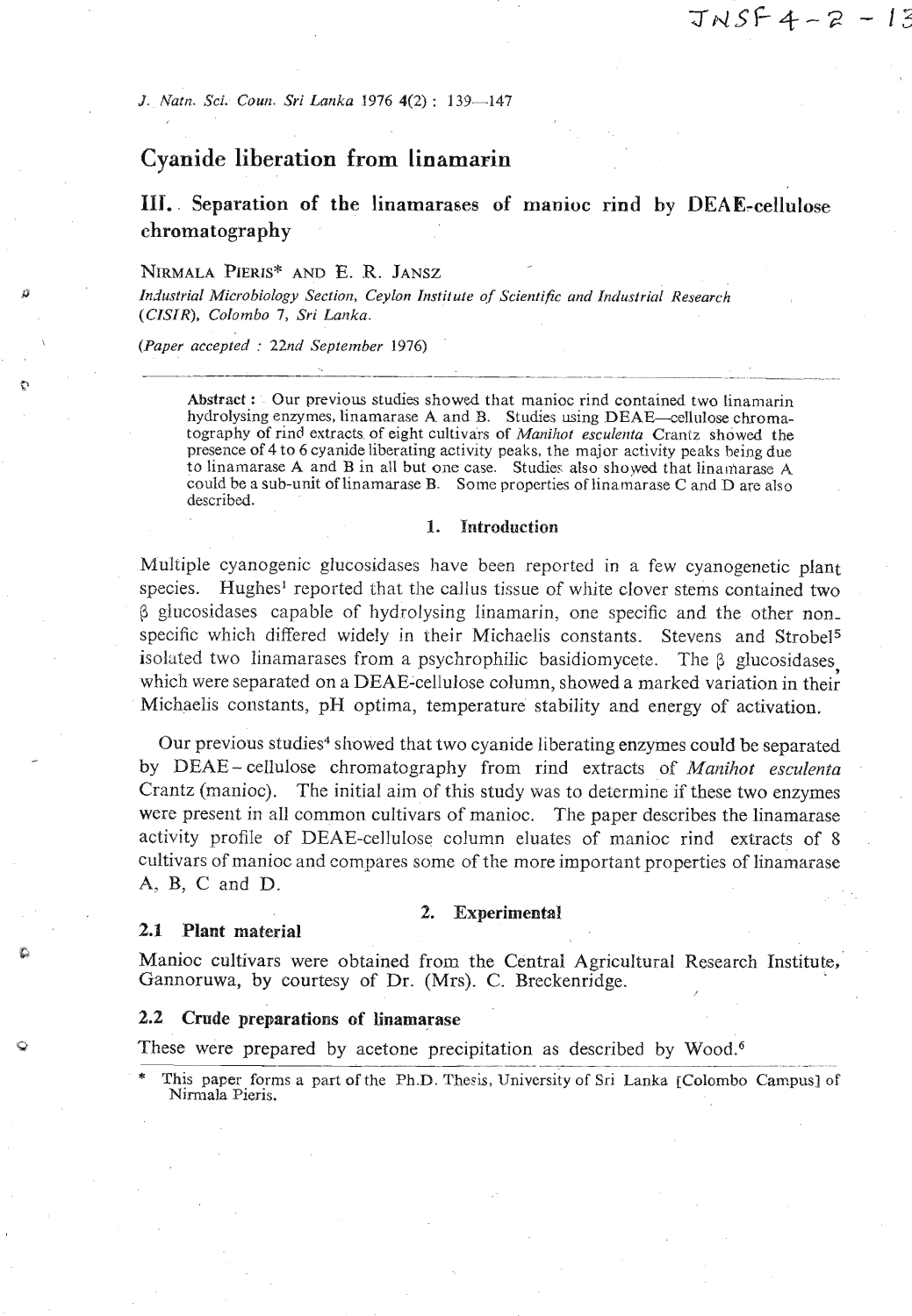# **2.3** DEAE-cdlufose chromatography

This was performed, by the procedure described previously4, directly on the dialysed acetone precipitated fraction.

# 2.4 Assays

Absolute enzyme activity of fractions off the DEAE-ceilulose column was measured as described previously, $4$  cyanide being determined (in the presence of glucose) by the method of Wood. $2,3,6$ 

# 2.5 Properties **of** the **enzymes**

Temperature stability, temperature optimum and energy of activation were determined on linamarase C and D as described previously for linamarase A and  $B<sup>4</sup>$  The effect of concentration on enzymic activity was tested by incubating linamarin (20 mM). 0.08M citrate buffer **(pH** 5.6) and linamarase in varying concentrations. Reaction time varied so that the same amount of cyanide would be liberated in all cases if an enzyme concentration effect was absent. Reaction volume was 0.43 ml and the reaction was carried out at room temperature (29<sup>o</sup>C).

# 3. Results

#### 3.1 Studies on cultivars

Crude preparations of the rind of 10 cultivars of manioc were obtained by homogenisation in acetate buffer followed by acetone precipitation.<sup>6</sup> The cultivars used were **MU-71,** Selection 3, MU-18, MU-46, MU-51, JAVA, MU-22, MU-64, MU-I0 and MU-44. The concentrated protein precipitate was dialysed against  $0.01\text{M}$ acetate buffer, pH 5.5 and activity measured. Linamarase activity of cultivars MU-18 and MU-10 was very low and therefore further syudies were done only with the other 8 cultivars. DEAE-cellulose chromatogaphy showed that there were 4 consistent linamarase activity peaks with varying degrees of activity at elution volumes of 104, 116, 128 and 166 ml respectively, which have been called linamarase **D,** A, **B**  and *C* respectively. In addition, other minor peaks were observed. The four main activity peaks were present in all cultivars except the cultivar JAVA, where only the activity peaks of linamarase D and A were present (figure 1). The activity peaks most prevalent were those of linamarase  $A$  and  $B$ . It was found during the course of these studies that reproducibility observed with the DEAE-cellulose column used was very high.

# **3.2 Sub-unit structures of linamarase B**

DEAE-cellulose chromatography of extracts of linamarase **A** and B in the presence of 4M urea showed that, whereas linarnarase Amaintained its position on the **DEAE**cellulose elution pattern in the presence of urea, linamarase B split up into two peaks one each corresponding to linamarase A and **B** (Sigure 2). This showed that linamarase **A** was a modified form of linamarase B, probably an active sub-unit.

# 140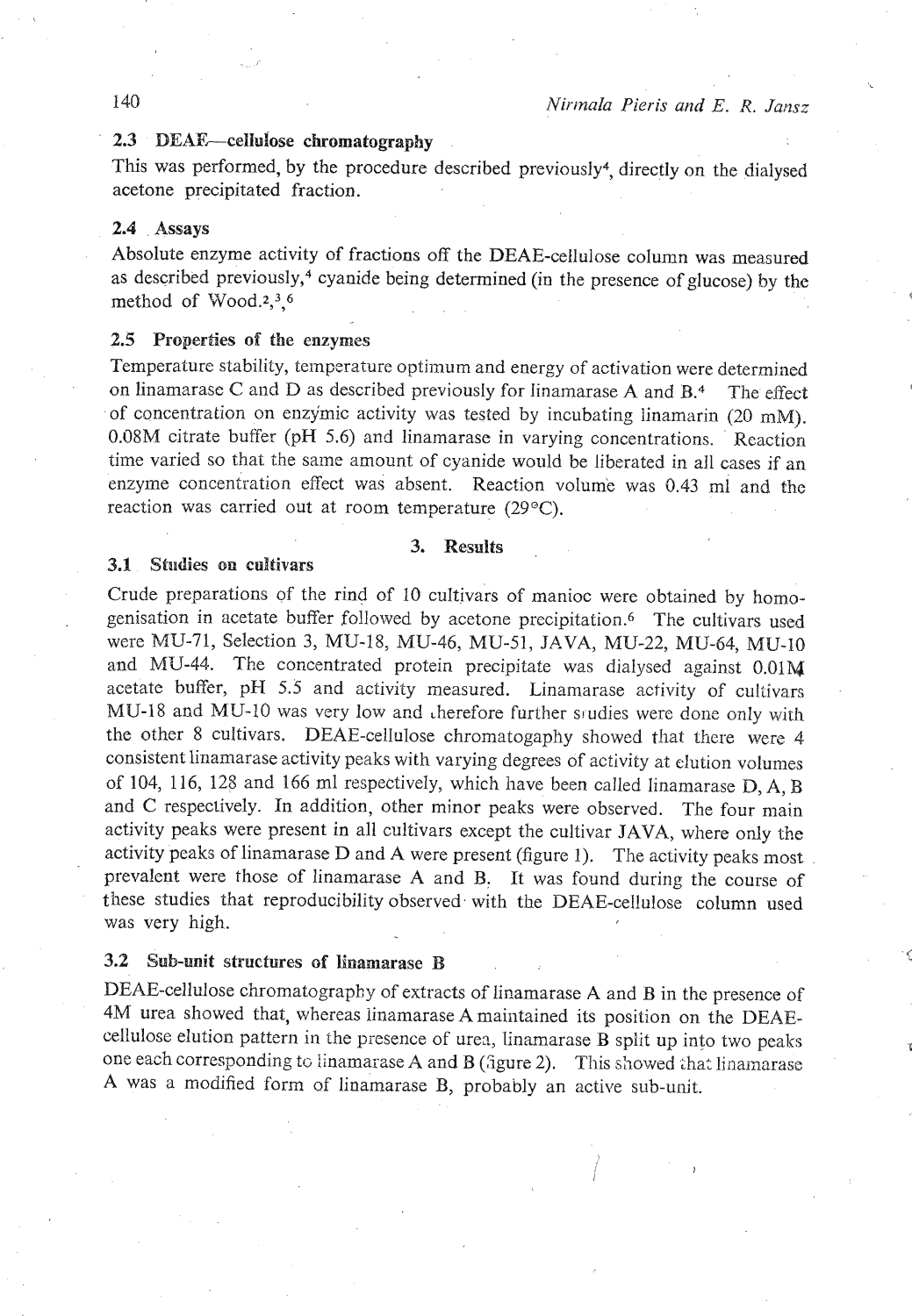*Cyanide liberation porn iinamarin.* 141

 $\hat{Q}$ 

 $\ddot{Q}$ 

Ö

 $\mathbb{Q}^{\omega}$ 



FIGURE 1—*DEAE-cellulose chromatography of rina extracts of various cultivars*.<br>Bed Volume, 34 ml; Rate of Elution 25 ml/h. Eluents used were as follows: 0.01M Acetate<br>buffer pH 5.5 containing (a) no NaCl ated (30ml) (b)

The eluent volumes of linamarase **A**, **B**, **C** and **D** were 116, 128, 166 and 104 ml respectively.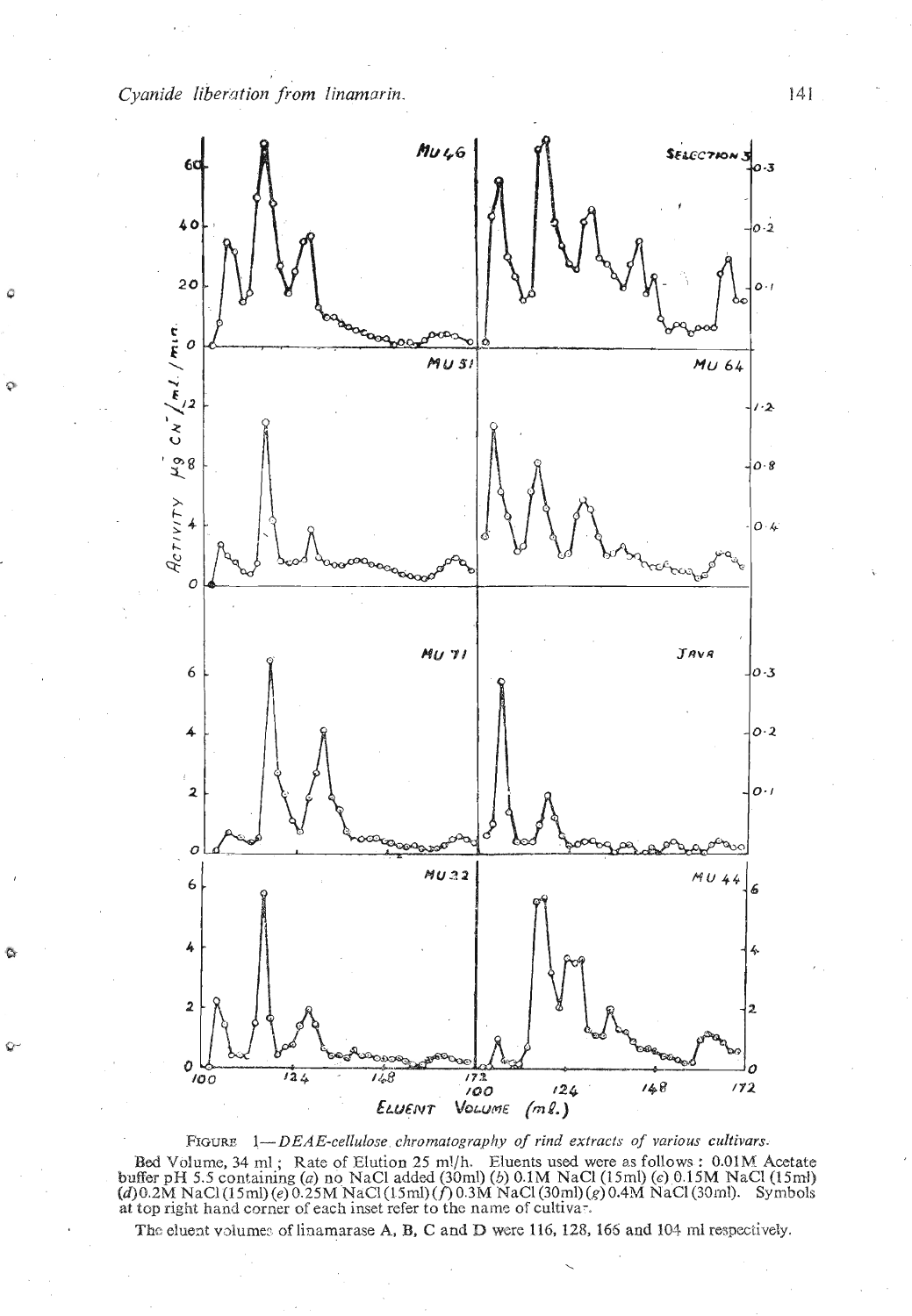

**FIGURE** *2-Efect of 4M urea on linamarase A and B.* 

**Al-Peak of MU 46 linamarase A, (see figure 1) rechromatographed on a DEAE-ceUulose column.** 

A<sub>2</sub>-Peak of A<sub>1</sub> rechromatographed on DEAE-cellulose after exposure to 4M urea.

**B1-Purified linamarase B rechromatographed on DEAE-cellulose.** 

**B2-Peak of B. rechromatographed on DEAE-cellulose after exposure to 4M urea.**  Other details as in figure 1.

# **3.3 Some properties of linarnarase C and D**

The properties of linamarase A and B have been described in a previous communition.<sup>4</sup> Similar studies on linamarase C and D showed that like linamarase A and B, linamarase D had a disproportionate increase. in activity with increased enzyme concentration. The dpposite was found to be true for linamarase C which showed negative deviations (table 1). A time course of cyanide liberation of these two enzymes is shown in figure 3.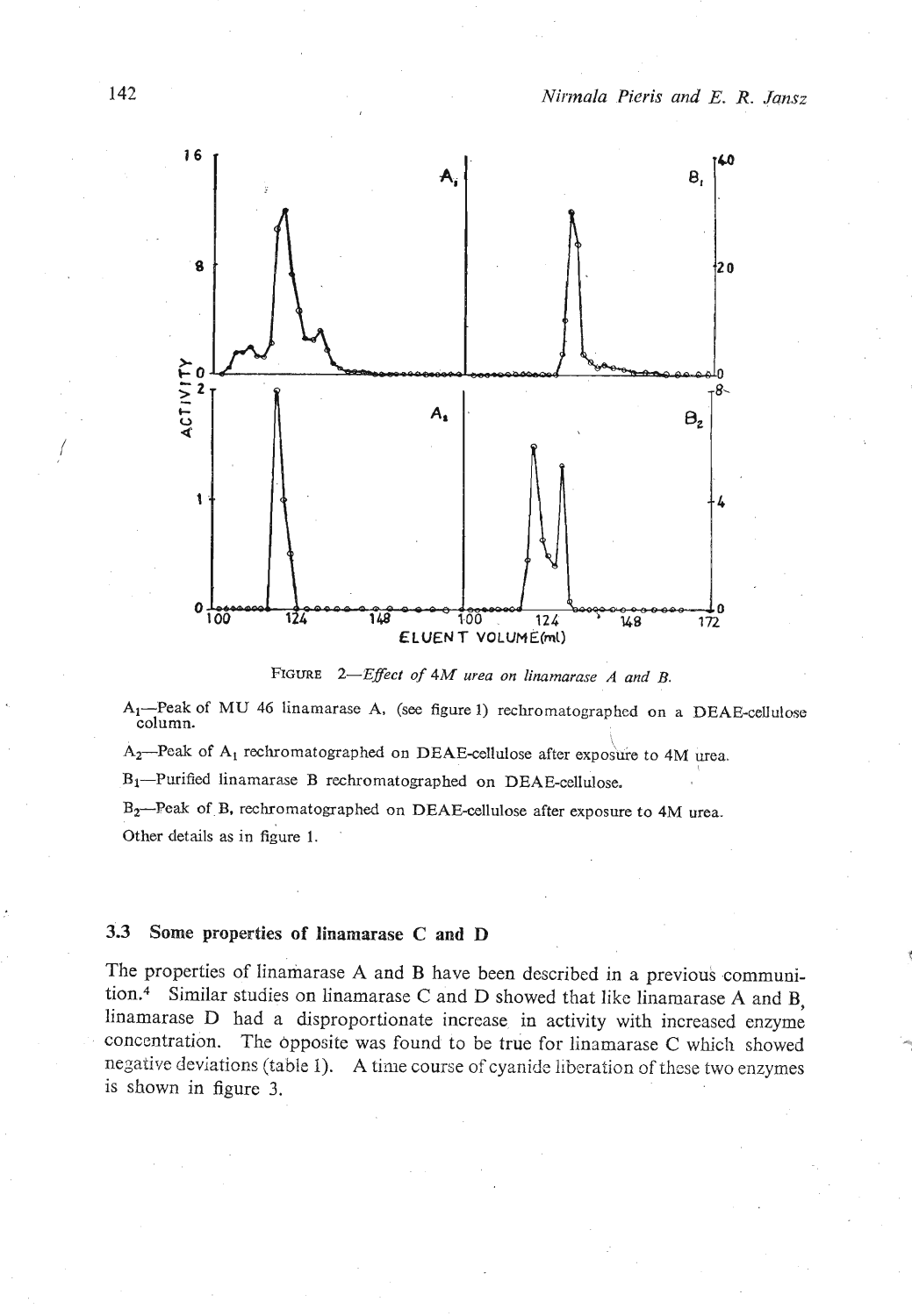*Cyanide liberation from linamarin. 143* 

| Linamarase | Volume of extract Cyanide released<br>(ml) | (unoles/min) | Activity<br>(unoles/ml/min) |  |
|------------|--------------------------------------------|--------------|-----------------------------|--|
|            | 0.1                                        | 0.05         | 0.50                        |  |
|            | 0.2                                        | 0.098        | 0.49                        |  |
|            | 0.4                                        | 0.130        | 0.33                        |  |
|            | 0.1                                        | 0.044        | 0.44                        |  |
|            | 0.2                                        | 0.098        | 0.49                        |  |
|            | 0.4                                        | 0.210        | 0.53                        |  |

TABLE  $1$ -Effect of enzyme concentration on activity of linamarase C and D.

Concentration of protein in extract for enzyme D was 0.065 mg/ml. The corresponding value for enzyme C for this table of results is not available as the sample was lost in a laboratory accident.

For experimental details see section 2.



FIGURE 3-Time course of initial reaction of linamarase C and D with linamarin

The reaction mixture contained linamarin (25 mM) citrate buffer(0.08M, pH 5.6) and linamarase in a total volume of 0.37ml for each experimental point. The reaction which was carried out at room temperature was terminated by addition of  $Na<sub>2</sub>CO<sub>3</sub>$ -picric acid reaction mixture.6

 $8 - 15535$ 

↶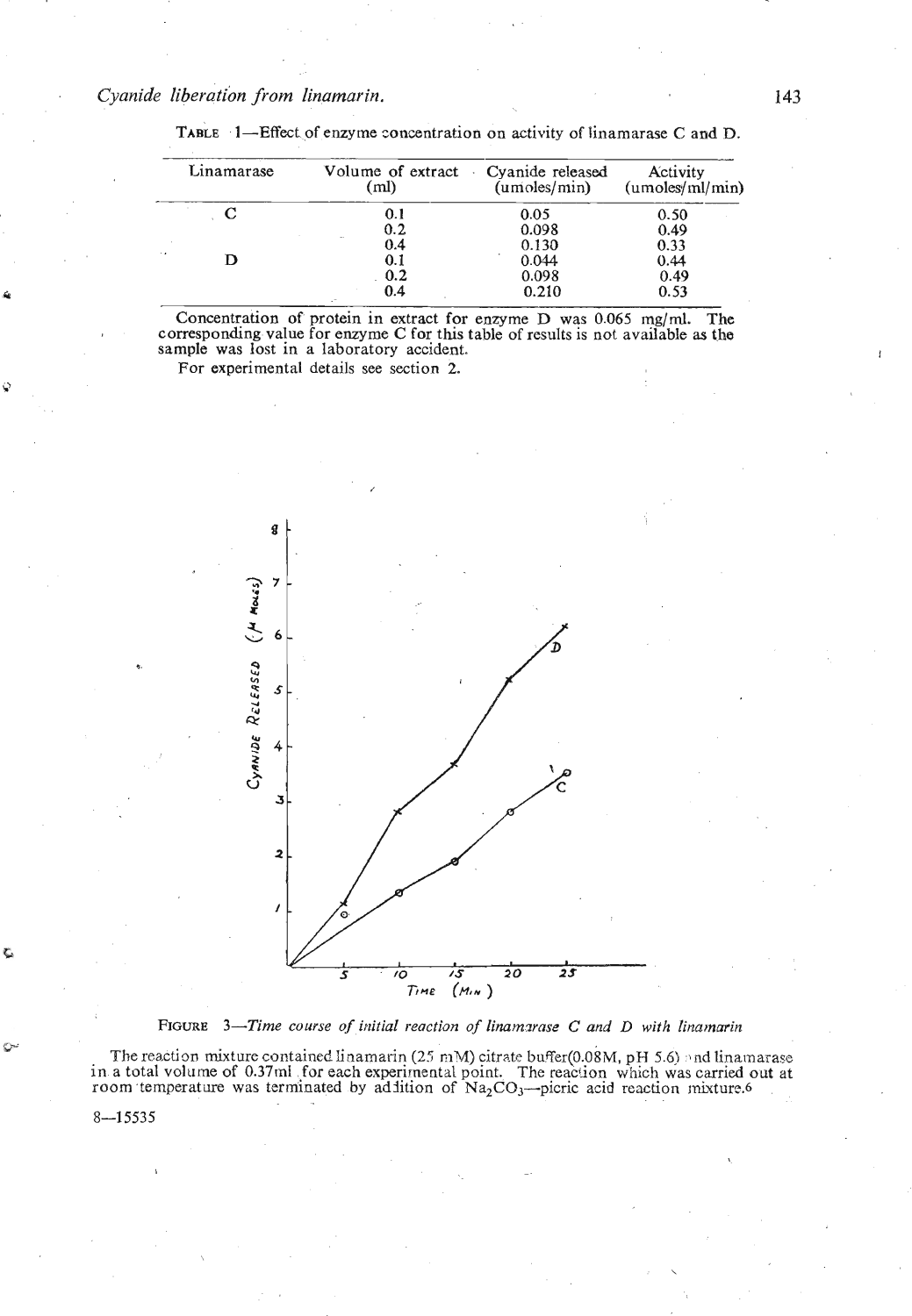

**FEW** *&Arrhenius plots of* **the** *aclivily* **of** *Iinamarase C* **ond I) ai** *vurious temperatures.* 

Experimental details as in figure 3. Reaction time was 10 min. and linamarase activity for C and D was  $0.05$  and  $0.025$   $\mu$  moles cyanide/min.

Linamarase C and D had activation energies of 5.2 Cal/mole and 5.4 Cal/mole respectively ; Arrhenius plots are shown in figure 4. Temperature optima of linamarase C and D were found to be  $45^{\circ}$ C and  $55^{\circ}$ C respectively, while temperature stability studies, in which the enzymes were incubated for l0min. in a thermostated water bath prior to reaction with linamarin, showed that the two enzymes were  $50\%$ deactivated at  $55^{\circ}$ C and  $66^{\circ}$ C respectively, (figure 5).<sup>4</sup>

Table 2 gives a summary of some properties of linamarase C and D together with data obtained with linamarase A and B which were reported earlier.<sup>4</sup>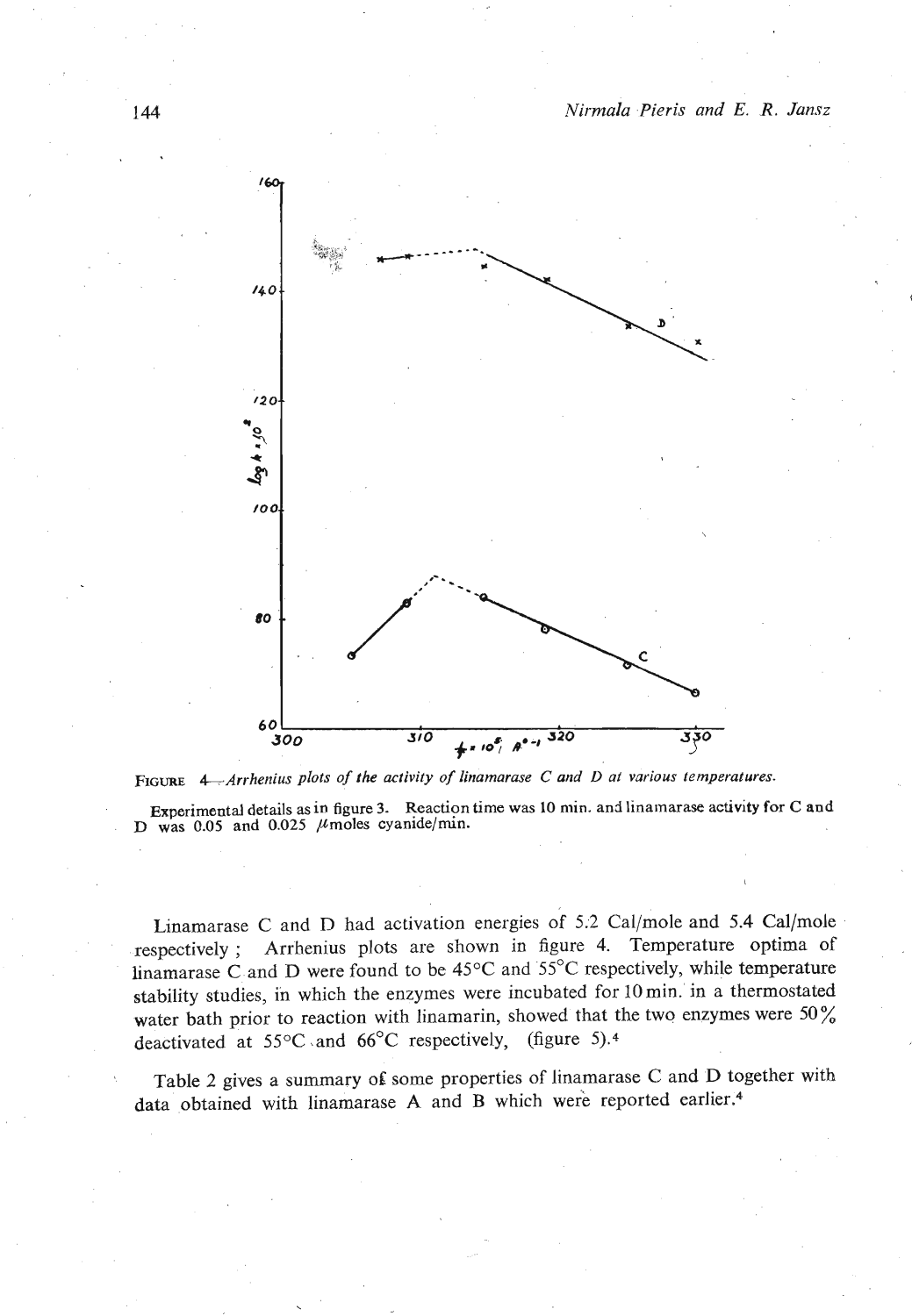$\mathbf{Q}$ 



FIGURE 5-Temperature stability of linamarase C and D.

The enzymes were held for 10 min. in a thermostated water bath and then reacted at room temperature with linamarin as in figure 3. Reaction time was 20 min. and 10 min. for linamarase C and D respectively.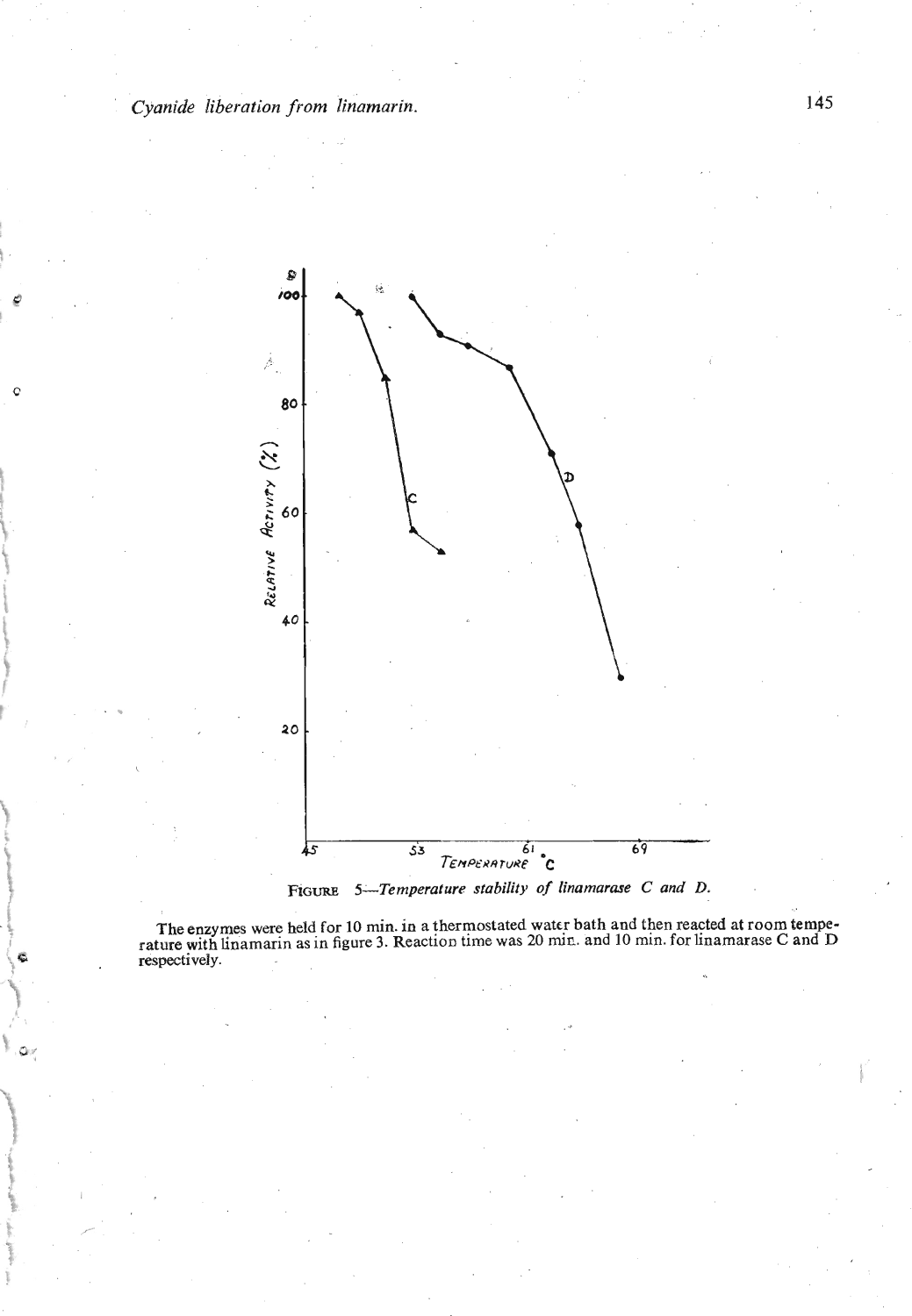|      |                                                                         | Linamarase    |             |                          |            |
|------|-------------------------------------------------------------------------|---------------|-------------|--------------------------|------------|
|      | Property                                                                | $A^*$         | $B*$        | C                        | D          |
|      | 1. Position on DEAE-cellulose column                                    | 116           | 128         | 166                      | 104        |
|      | 2. Migration to negative electrode<br>on electrophoresis at pH 5.9 (mm) | 23            | 08          |                          |            |
|      | 3. Effect of enzyme concentration<br>(deviation)                        | $+$ ive       | $+$ ive     | -ive                     | $+$ 14 $e$ |
|      | 4. Michaelis Constant $(K_m)$                                           | $2.2^{\circ}$ | $2.2 - 2.5$ |                          |            |
|      | 5. pH optimum                                                           | $6 - 6.6$     | 6.2         | $\overline{\phantom{a}}$ |            |
|      | 6. E Activation (K Cals/mole)                                           |               | 3.3         | 5.2                      | 5.4        |
|      | 7. Temperature of $50\%$ deactivation<br>$(^{\circ}C)$                  |               | 62          | 55                       | 66         |
| 5°C) | 8. Temperature optimum (to nearest                                      | 45            | 60          | 45                       | 55         |

**TABLE 2-Summary of properties of linamarase A, B, C and D.** 

-, **No experimental point.** ,

#### 4. **Discussion**

Our previous communication<sup>4</sup> clearly demonstrated the existence of 2 linamarases in the extracts of manioc rind and the initial aim of these studies was to determine the distribution of these two enzymes in various cultivars of manioc.

Investigations revealed that multiple forms of linamarase activity were present in the rind of these cultivars. The enzymes were present in different proporiions in the extracts of each cultivar. However, the absolute activity of each enzyme cannot be attributed much significance because of : (1) the possibility of selective loss of enzymes during the acetone purification stage and (2) the possibility that the ratios of the different enzymes could vary depending on factors such as environment and maturity of the tubers (on which no studies have been done). Nevertheless, these studies confirm the presence of several cyanide liberating enzymes which appear to vary in proportion from cultivar to cultivar. **<sup>I</sup>**

A significant feature was that linamarase A and B represented the bulk of the activity in all cultivars. This fact together with the conversion of linamarase B to linamarase A in the presence of urea suggested that linamarase B is the major cyanoglucosidase of manioc rind while linamarase A is an artifact of acetone precipitation. However, this has to be confirmed since one line of evidence does not support this